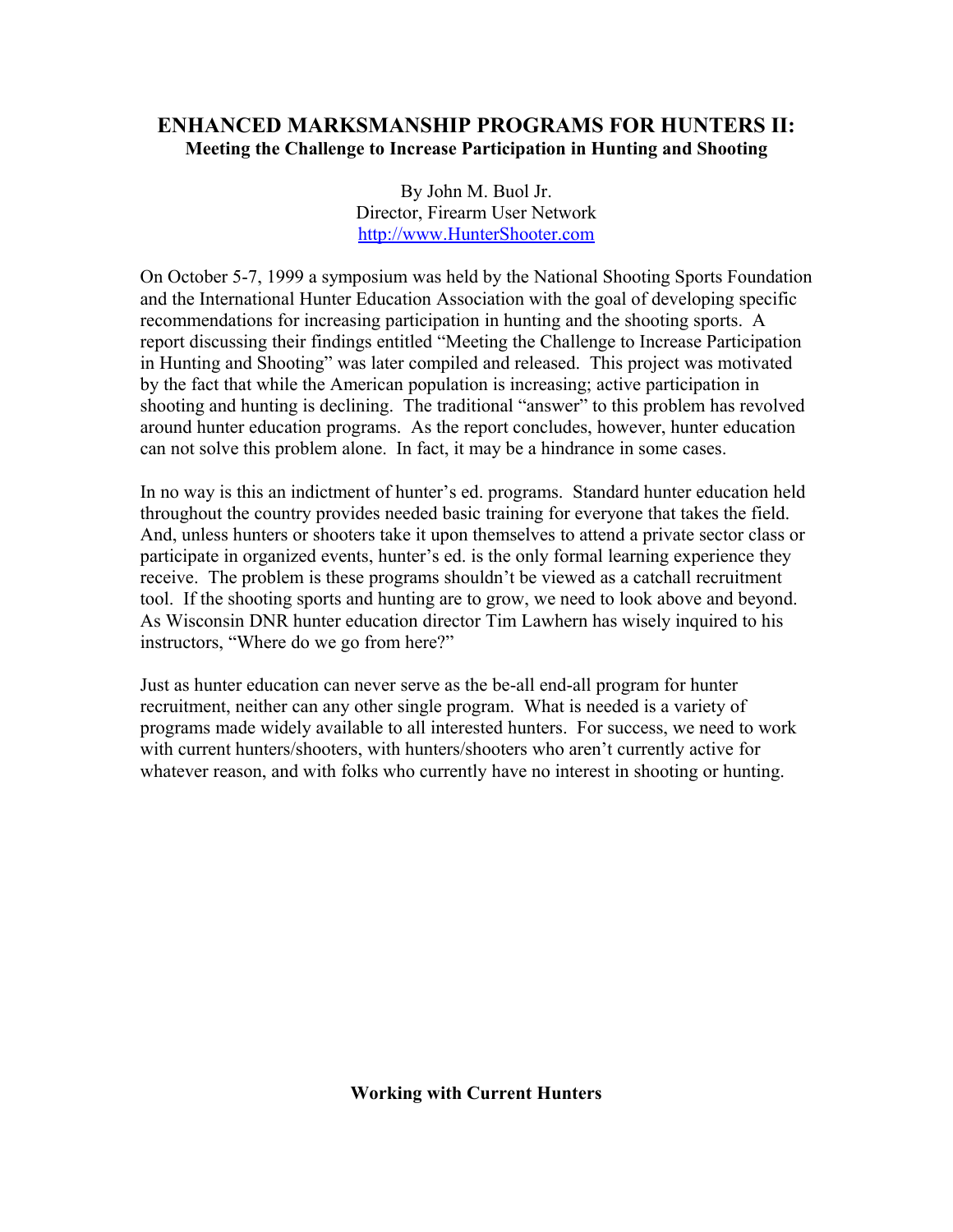One of the important points discussed in the IHEA/NSSF paper is the need of more opportunity for current hunters/shooters. In order to increase our base of participation it is essential to provide more options beyond basic hunter's education and annual hunting seasons. Quoting the report, "Agencies should provide opportunities for hunters to develop and satisfy multiple motivations to encourage their long-term participation." Three motivations that the conference decided as primarily important are *Achievemen*t, *Affiliatio*n, and *Appreciation.*

Hunters motivated by Achievement are looking for ways to demonstrate skill and garner a little recognition. Those motivated by Affiliation are looking to develop their own identity and relationships with others through hunting, while hunters driven by Appreciation are interested in "escape" and value "getting away" to nature. The conference concluded that working with people roused by the first two motivations would be most productive in promoting hunting because "[h]unters driven solely by appreciative motivations may not be good candidates for mentoring unless they see hunters as essential supporters of 'wilderness' and open-space." The report is *not* trying to imply that appreciating nature and hunting is a bad thing, rather, those hunters who are motivated primarily by their interest in the solitude of nature may not be the best candidates to actively spread the word outside the hunting community.

Given that our efforts within the hunting community should focus on hunters that are Achievement-Oriented and Affiliation -Oriented Hunters, lets look at each group.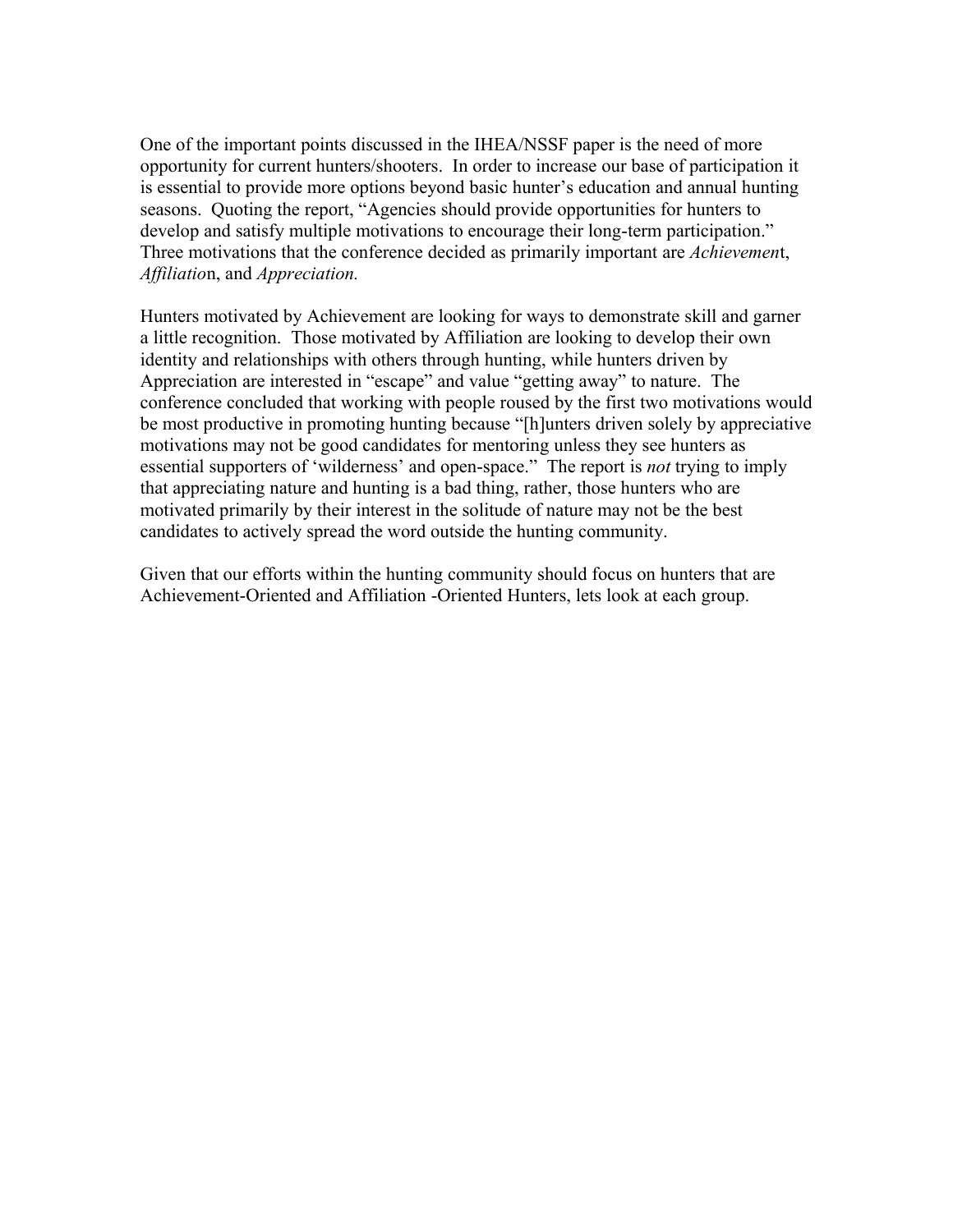#### **Achievement-Oriented Hunters**

Achievement-oriented motivations are satiated by a test or demonstration of technical competence. They are willing to make the effort to be better hunters and are able and willing to demonstrate prowess. These traits are certainly noteworthy and should be encouraged. However, in some instances these traits can lead to problems. In the opinion of the conference, Achievement-oriented hunters may be the most likely to exhibit negative traits, or even do something illegal or immoral. The hunter may feel the need to harvest the most animals, or the biggest, or to make an attempt at an animal the furthest away.

This is not to say Achievement-oriented hunters cause problems. Certainly there is nothing wrong with being achievement oriented, provided the hunt is approached appropriately. But hunting "appropriately" may mean going home empty handed some days. That means going home a "failure" and having to wait until next season for another "test."

This is a perfect example of how hunter's education and hunting seasons can not provide the total solution. By definition, hunter's ed. is basic, minimal training. By necessity the courses have to be simplistic because no single course could possibly cover all the possibilities encountered afield. The Achievement –oriented hunter may feel the need to test his skill in order to assess if he "measures up." Achievement is the basis of any worthy pursuit. Goal setting and accomplishment is what allows good things to happen. However, there is a proper time and place. In the field, an attempt to "out do" a rival hunter or to best your last trip may lead to an act that is illegal, unethical, or even dangerous. Hunters should *never* experiment or try something "impressive" on a living creature. I would wager this, coupled with poor marksmanship skills, accounts for nearly all of the lost and wounded game every season; the hunter was overconfident and his skills failed to deliver.

#### **A study in skill - How the Germans do it**

One possible solution to satiating the needs of the Achievement-oriented hunter and eliminating deficient skill is to emplace strict testing requirements. In Germany, obtaining hunting privileges is as rigorous as obtaining an associate's degree from a university. The hunter spends years in training before a license is ever granted. Even after the *Jager* becomes properly qualified, he must retest at least annually proving his skills in marksmanship are still up to snuff. Though not mandatory, the *Deutscher Jagdschutz-Verband* (DJV), or "German Hunter's Association", sponsors competitions for hunters throughout the year, one of the most prominent being the *Jahreschiessnadel*. The badge granted to successful shottists isn't a one-time award. To keep their badge, hunters are required to attend and pass the minimum standards of the *Jahreschiessnadel* event every year.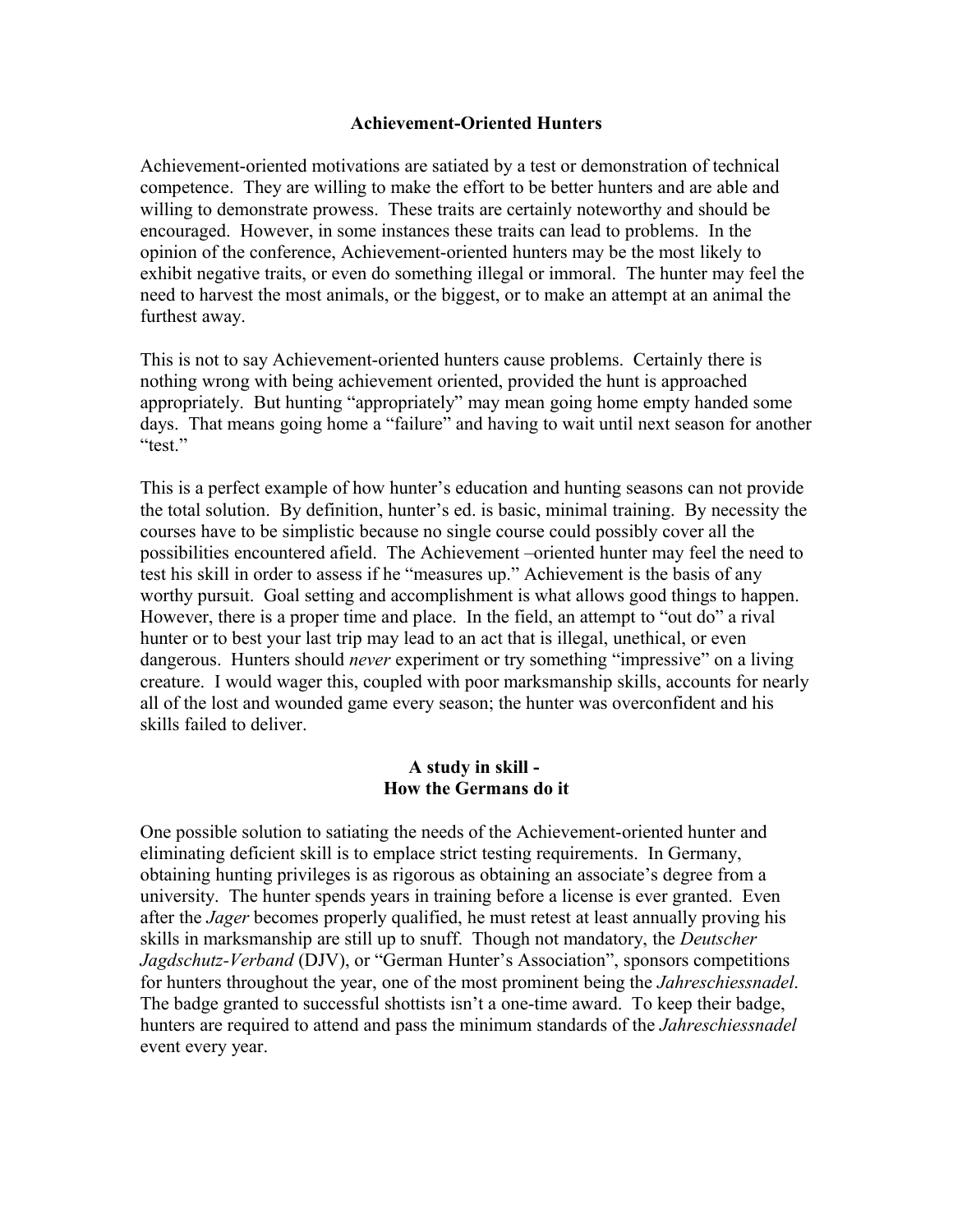Herd management in a given area is assigned to a local *Revierpächter,* who is a specially assigned hunter responsible to the local authorities for taking a certain number of head in a given area each season. The *Revierpächter* handpicks the hunters in his area and results at the DJV courses weigh heavily in the decision. So, even passing regular mandated tests aren't enough. A hunter that is fully qualified may still be denied to hunt simply because other hunters in the area proved more skillful.

The advantage to this system is clear: The hunter is forced to demonstrate a high level of skill before a hunting license is even considered and he must continuously maintain and demonstrate that skill. An example of how the average German hunter's skill compares to the average American hunter can be observed in the clothing they wear. German hunters wear green in the field. Blaze orange clothing isn't necessary.

Despite a few imprudent claims to the contrary, HSA does *not* support adopting such a system for American hunters. Making the process so difficult provides a major roadblock in encouraging more participation. We feel the disadvantages far outweigh the benefits and such a policy would greatly reduce the number of hunters, thus, it would prove counter productive. Instead, we seek to instill similar high standards through voluntary programs, not by government decree. Our goal is to motivate hunters into choosing excellence in their field marksmanship skills on their own.

## **Fostering Achievement-Oriented Hunters**

I believe a better system would be to encourage those folks who already possess a strong drive to excel. They would likely prove to be our most effective promoters. You can tell someone all about marksmanship, but you can't make them care. The Achievementoriented already care and should be encouraged. They wouldn't need German-style hunter's education because they are already motivated to become educated on their own. Furthermore, these dedicated folks will encourage others to do the same. Courses and programs beyond basic hunter's ed. should be readily available and widely promoted but completely voluntary.

The best way to encourage the Achievement-oriented is to provide a forum that simulates hunting and is available all year long. This would allow these hunter-shooters to test new skills with virtually no risk to themselves or anything else. They can also demonstrate their skills to their friends and the general public 365 days a year. As a bonus, a simulation can be used to isolate specific problems and let them be corrected before the hunt begins. New hunters choosing to attend can learn at their own pace. Plus, this forum automatically indicates who the best potential mentors are. Just check the score board.

Consider pro sports. I'll use golf as an example. Golf can be conducted without restriction all year long. The most Achievement-oriented players can join a pro tour, win hundreds of thousands of dollars and garner the respect of millions. The major events are televised in their entirety and the results reported in the news. Winning pro golfers are international celebrities. New golfers can easily tell who can "walk the walk" and know who to learn from. Of course, new golfers are allowed to learn golf at their own pace.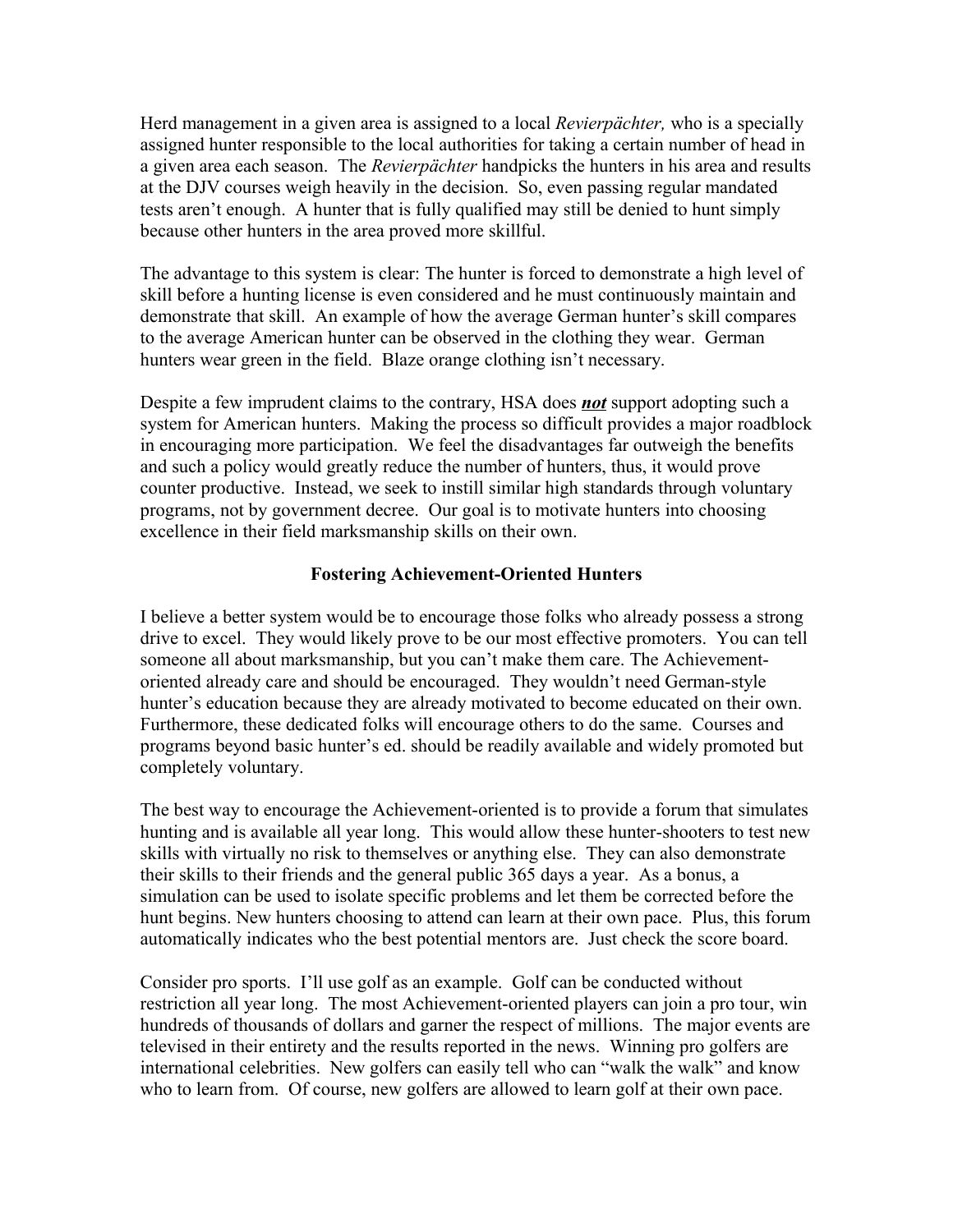Golfers have established systems for learning top-notch play. One cannot learn to be a great golfer by simply playing the occasional round. Playing 18 holes without a game plan may be an enjoyable way to spend an afternoon (that is, if you can stomach the idea of golfing when you could be at the range shooting…) but it won't lead to much improvement. The smart golfer will analyze his game. Where is the score lagging? That will show what needs work. Let's say our Tiger Woods wannabe finds he is wasting a lot of strokes because he has problems driving. If he simply goes out next time and plays another round he won't improve much, if at all. Instead, he should spend the time working specifically on his driving skills. Golfers realize this. Their publications are filled with ideas for improving specific parts of a person's game. They build and are willing to pay for specialized training facilities in addition to golf courses, such as driving ranges, just to work on one part of their game. This work will be done long before "opening day" of a tournament.

Unfortunately, the vast majority of hunters have not yet become this sophisticated. This situation is even more appalling when you consider that the golfer stands to injure nothing but pride by playing without properly preparing. A hunter is planning to invade another living creature's home turf with the intention of killing it. A mistake can cripple or lead to a slow, painful death. That may sound like a bunch of anti-hunter drivel, but it is essentially true and I say it only to make a point. Hunting should *not* be approached casually. We are literally discussing a life and death issue for both the prey and the hunter. Carelessness will hurt! The hunter should have developed and proved his skill *before* taking the field. Anything else is unethical and possibly dangerous.

Hunting live animals should be the basic execution of skills already obtained; not a proving or testing ground. The proper proving and testing ground is the range. By using a proper format Achievement-oriented hunters can test all they want, and demonstrate to all interested parties at the same time.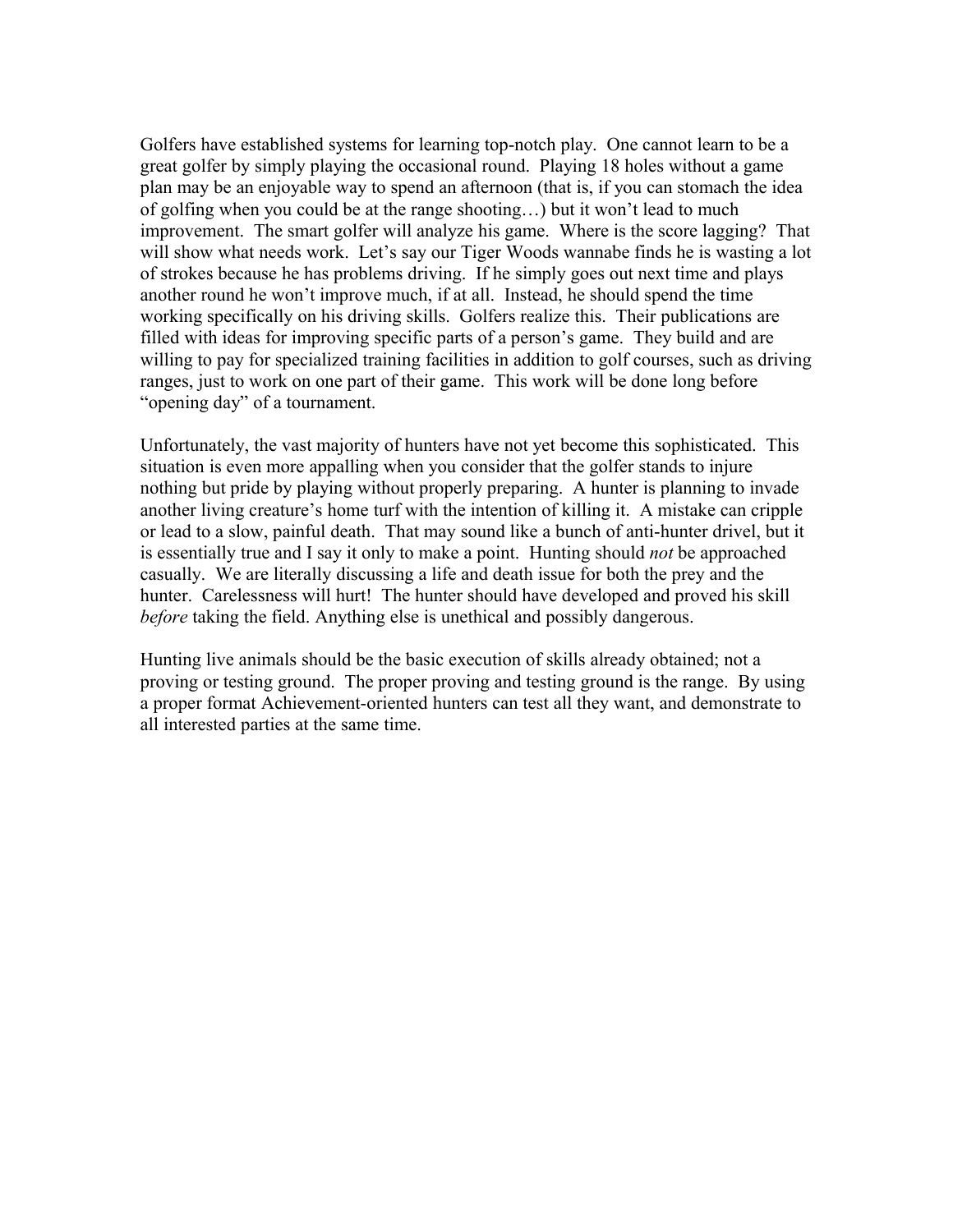## **Affiliation-Oriented Hunters**

A hunter motivated by Affiliation seeks to create and develop relationships with others through hunting. These hunters pursue game because they mostly enjoy the interactions with family and friends. They hunt for the social support the activity provides them. Coming home with a trophy is secondary. Any venison is merely a bonus. The emphasis of this group is focused on "being a hunter", that is, developing an identity as a hunter, not just on "going hunting." This social interaction creates a fabric, with members recognizing and adopting qualities and beliefs, along with the skills, associated with being a hunter.

The Think Tank participants brainstormed a list of barriers and opportunities to increasing hunter participation. They then selected issues they felt important and ranked them in priority order. Social support was listed as the most important factor in encouraging participation. In the opinion of the Think Tank improving social support, especially increasing positive influence from social groups outside the program, is possibly the most important factor. The committee stated, "Social competence is developed through socialization and social control." The "social control" is exerted by others in more senior roles, mentors fostering apprenticeship. The mentors provide role models and enhance social support providing an understanding of hunting culture.

## **Fostering Affiliation-Oriented Hunters**

The best way to encourage Affiliation-oriented hunters is providing them with plenty of opportunity to interact through hunting. The biggest obstacle to satisfying Affiliationmotivated hunters is the lack of opportunities to actually hunt. For example, a big game hunter living in Wisconsin has a scant nine days all year. Occasions to meet for a "bonding experience" are restricted by game laws.

Ideally, hunters could participate in hunting at their leisure, all year long. Obviously, we can't just change game laws in order to encourage recruitment. Instead, we need to find alternative programs. A program that can put hunters in the same situations they will face in the field and can be participated in all year long would be an ideal substitute during off-season days. Mentors fostering apprenticeship create social competence. A program that tests relevant skills in an organized fashion is ideal. Experienced hands can demonstrate and assist novices. Progress should be easy to evaluate and monitor.

The Think Tank concluded the issue of working with Affiliate-oriented hunters with a call for many options. "The issue of social support for hunters and hunting is complex and pervasive. It is far beyond the scope of any single program, agency, or organization to solve by itself. However, there are many actions that individual programs, agencies, and organizations can take to move in the right direction–to help introduce more people to hunting and shooting activities and to increase their participation at every stage in their hunting/shooting 'careers.' "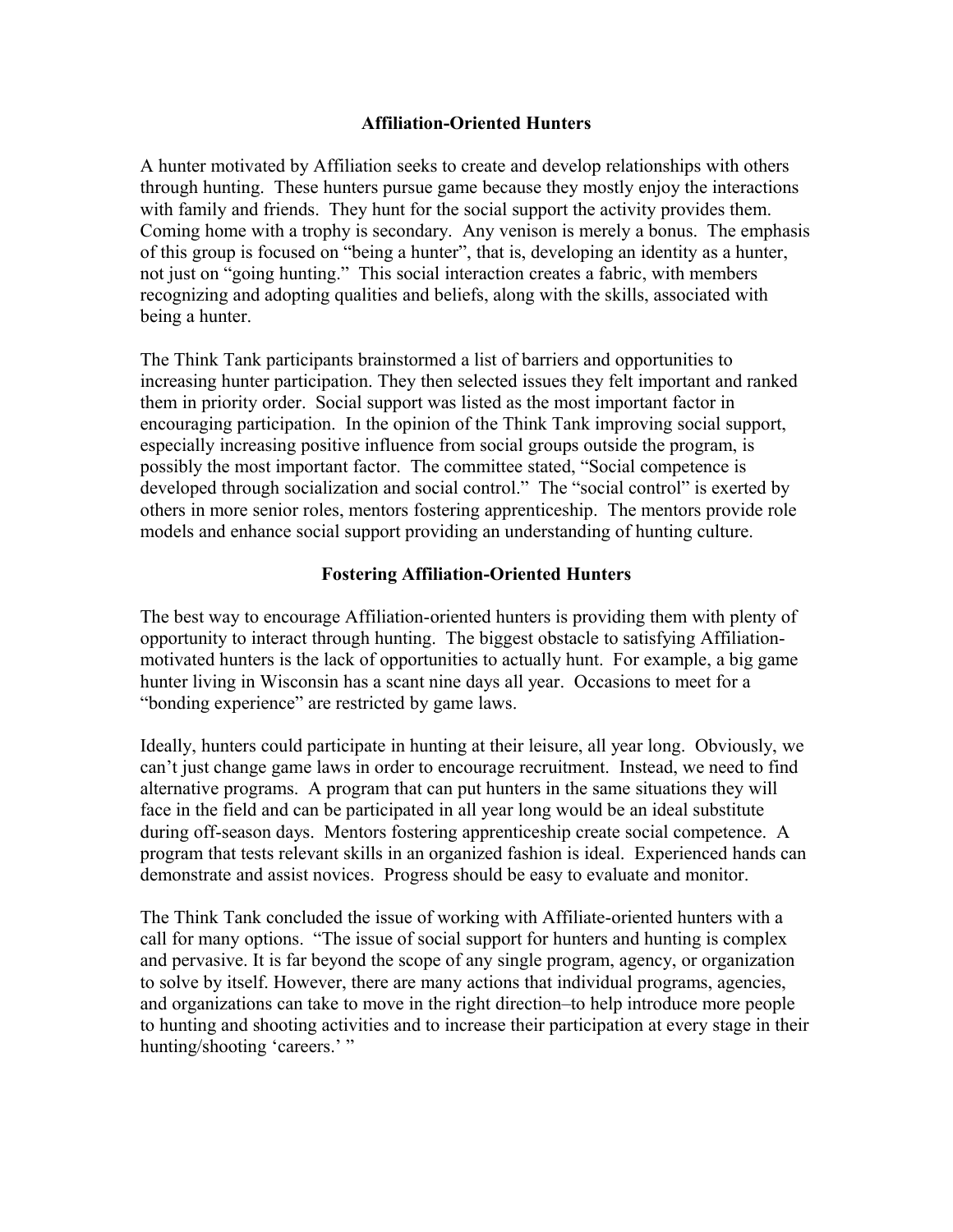#### **Working with Current Non-Hunters**

So far we've analyzed how we can encourage current hunters to become more active in the hunting community. In this section we'll look at strategies to recruit current nonhunters. Non-hunters consist of two groups: People who have been hunters/shooters or might be interested but aren't currently active for whatever reason, and folks who currently have no interest in shooting or hunting.

The Think Tank came up with a basic formula for working with this crowd: Awareness, Interest, and Trial. In other words, to get current non-hunters involved we need to peak their awareness and get them sufficiently interested so they will be willing to attend a trial of hunting or shooting.

## **Inactive Hunters/Shooters**

This group also includes people who used to hunt or shoot, and folks who might be interested but haven't taken the step to actually try it. We don't have to spend much time convincing these folks that hunting and shooting are worthy activities because they already believe this to be true. The inactive hunter/shooter isn't opposed to the activity; they just aren't actively pursuing it.

The first step is Awareness. It is easy to assume that the awareness step isn't necessary for this group, but such an assumption is false. Most Americans are aware of the concept of hunting, but many are oblivious to how to go about it. They will see a piece in the paper on opening day, but aren't aware of what other opportunities are available the rest of the year. They may also be aware that "target shooting" as a sport exists, but most gun owners have no clue about the specifics. For an interestingly frustrating experience, ask a casual gun owner to explain the difference between Trap and Skeet, or the basic rules for High Power.

Awareness is achieved through marketing. Many people think "marketing" is synonymous with "advertising." In truth, advertising is just one of one hundred methods of marketing. Issuing press releases, holding demonstrations, and writing the editor are other types of marketing that are free and even the smallest and poorest organization is capable of. The key is regularity. Marketing experts tell us it takes seven to nine successful exposures to a message for a person to act, if they are inclined to act at all. And only one exposure in three will successfully register. That means a program or idea needs to be presented at least two dozen times to each prospect before you can expect them to act. It is generally recommended to plan to run any marketing campaign continuously for at least six months before the results can be evaluated. And if the desired results aren't achieved the campaign will have to be restructured and started all over again…

Consider that hunting seasons happen once a year and last for just a few weeks or even a few days. Hunter's education classes are held once or twice a year in a given locale. This totally violates the necessary principles needed to market effectively. Contrast this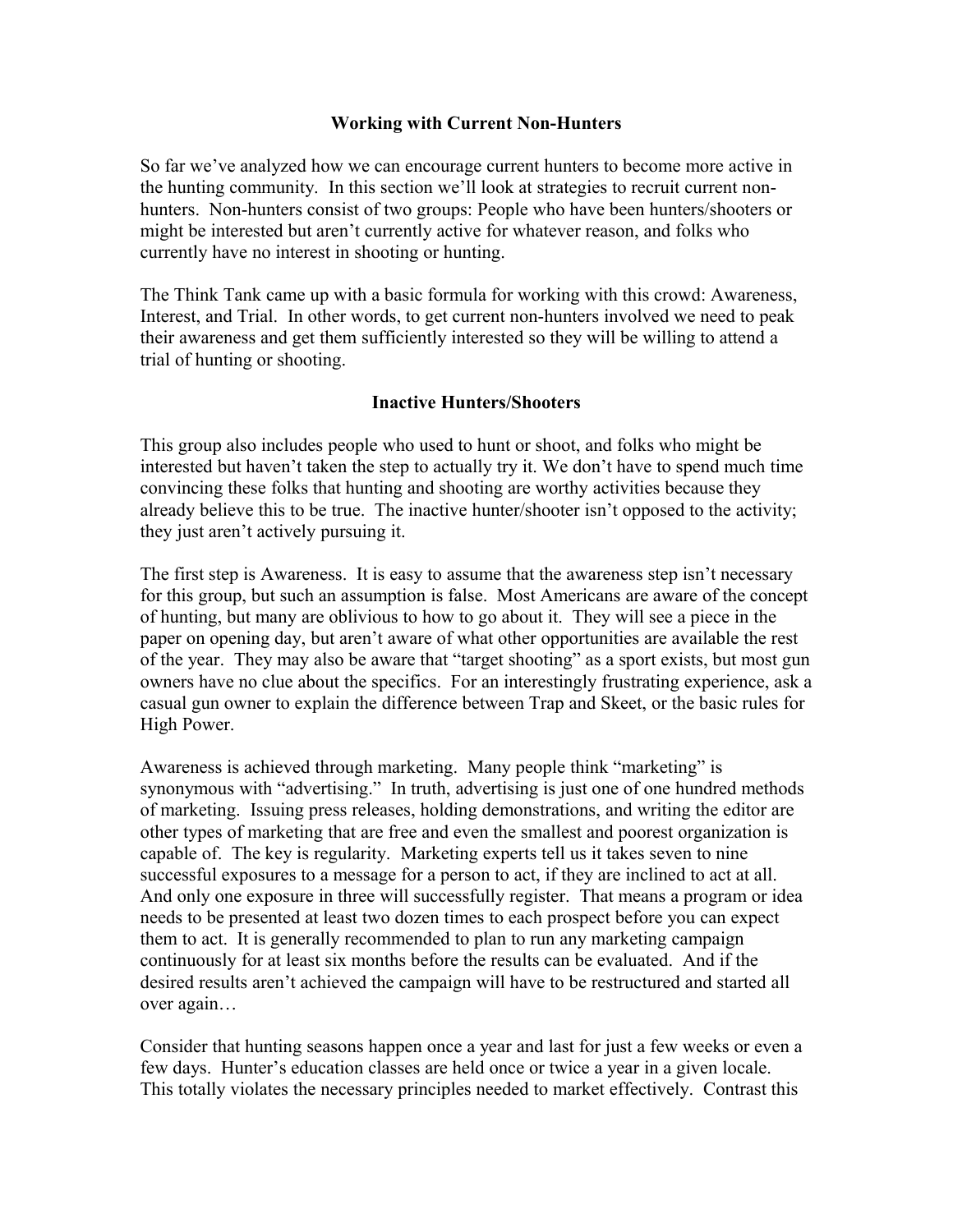to how a sports organization like the National Football League conducts marketing. The season lasts for months. During the off season they stay in the news by releasing information on draft picks, training camp, public service announcements ("Stay in school" and "Don't do drugs") and by hosting other events, such as the "Quarterback Challenge." In other words, the NFL keeps its name out in the public all year long.

Once aware of the programs available, the next step is developing interest. This group is already aware that hunting and shooting exist but, for whatever reason, they have convinced themselves they can't participate. Maybe lack of time or money is a factor. Again, this is why multiple programs are important. The more shooting/hunting venues made available *provided they are properly promoted*, the more folks we can attract. No two people will have the exact same interest, time and funding available ("You are unique - just like everyone else") Many different offerings will let people choose what works for them. If a hunter/shooter can't afford to travel out of state for a guided hunt, then there needs to be a readily available, inexpensive off-season alternative to develop interest.

Once awareness and interest is achieved, we need to move to Trial. For this to be successful the operative word is *convenience*. Once interest has peaked there needs to be an outlet immediately available. The prospect should be able to sign up or get information immediately. More importantly, they should be able to participate in an organized event within days after that and at nearly any other time thereafter. When a prospective hunter/shooter reads about opening day after it has already begun, they will have to wait for a full year to try it themselves. Their interest will die long before the season opener next year.

Another area to consider is redefining what "participation" means. When discussing participation, hunters and shooters only consider the man or woman actually in the field. In other words, the only acceptable level of participation is trying to take a trophy, animal or otherwise. Let's look at the NFL again. They foster a sense of participation through spectating. How many times have you heard a sports fan say, "*My* team won the game."? The spectator has a feeling of connection with a sport that they don't even play! Compare the success of the NFL to the NRA and you'll see how effective this idea is.

"But hunting and shooting only appeals to people who actually do it," you say. Decades ago, that was the consensus about golf. Then the golfing-powers-that-be made a few minor changes to the scoring system that made it possible to compare results of players that hadn't yet played the same holes. Today, golf tournaments are covered on television in their entirety. ESPN has even covered *spelling bees*. (!) I'm not kidding! If a sports venue can't create a viable spectator event that can compete with all the thrills and chills of a spelling bee, it deserves to die.

Bottom line, hunter-shooters need to create spectator events to promote shooting to the masses. This concept has been tested for centuries on nearly every sport ever invented and the most popular sports are those that can attract spectators and fans. Shooters and hunters need to learn this!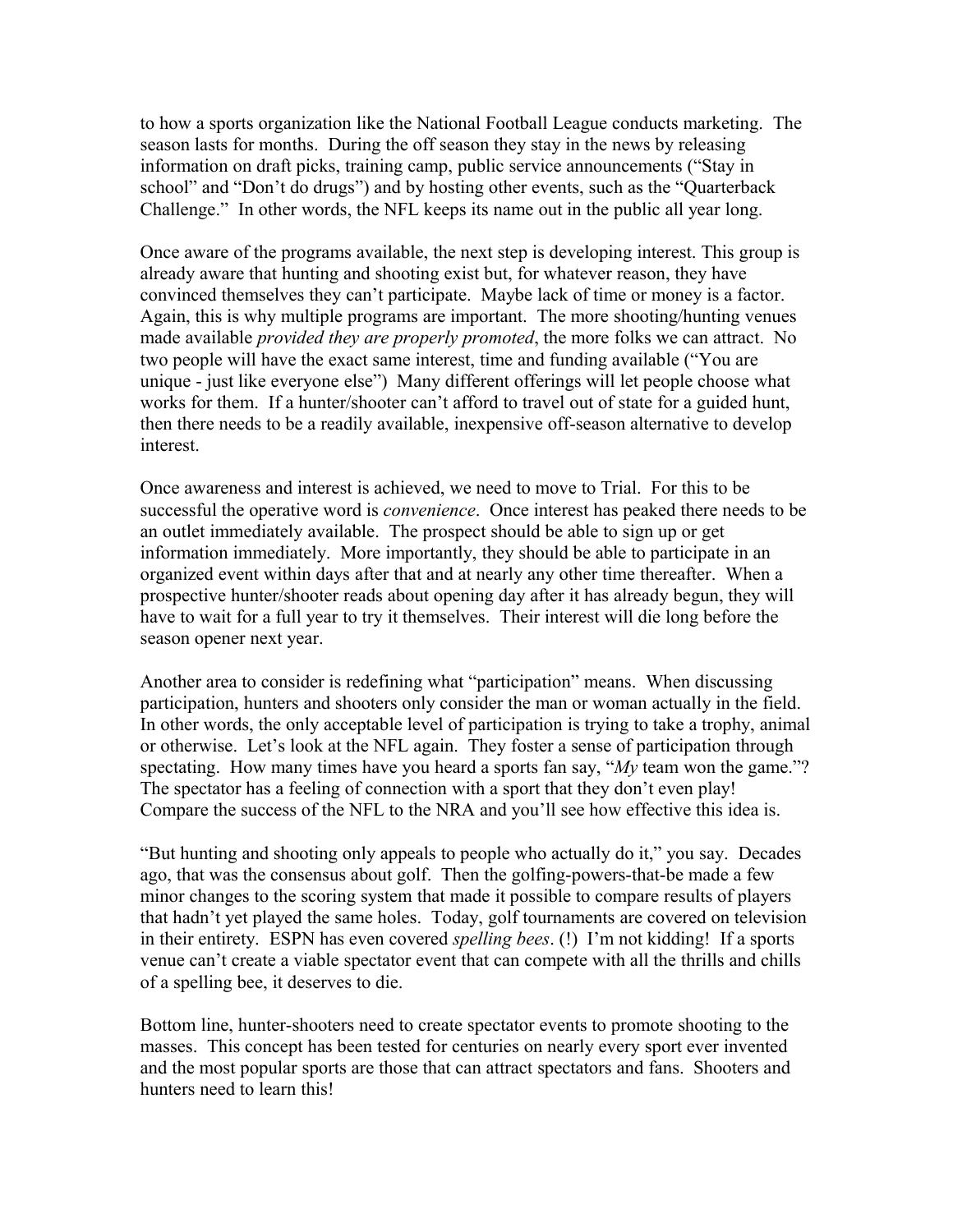#### **Uninterested**

These people have never tried hunting or shooting because they have no interest in it. A few of these folks may be opposed to hunting or gun ownership, but most of them are indifferent. They feel about hunting and shooting the way that I feel about golf: I know it exists, but I could care less.

In developing awareness and interest to people who have no desire to be involved, our primary goal should be to develop respect. We need to give the general public a reason to entrust us as subject-matter experts and destroy the "dumb fat bubba" stereotype. Every well-organized sport has their champions. The best organizations promote and advance these champions relentlessly. I believe this is why the pro-gun lobby hasn't been able to vanquish the anti-gun forces, despite our overwhelming numbers. The progun side has failed to advance "heroes" that the public can look up to.

Our focus in working with the uninterested should be to demonstrate that hunting and shooting is a safe, honorable, and worthy pursuit. Here is yet another example of how traditional recruitment schemes fail. Typically, recruitment focuses on getting someone with a potential interest to get involved. This does nothing for folks who personally have no interest in pursuing game or winning tournaments. Consider that the most football fans will never pick up a football after high school, but the NFL doesn't let that stop their promotion efforts.

By publicly demonstrating skills in an organized manner people will have a chance to observe, first hand, what skills are *really* involved. This would effectively satisfy the Trial stage because the spectator would have first hand experience by observing. I'm convinced that the reason traditional ball sports fair so well is because most of the general public has personally been involved in the games (through tax-payer funded high school teams), and the sports organizations effectively promote the skill of the stars. In other words, the Joe and Jane Public have learned to appreciate the abilities of ball players. For someone who has never attempted to hunt game or attended a shooting match there is no frame of reference and they haven't been taught to appreciate the skill involved. Add in the fact that shooting sports only promotes to those currently active, and even this promotion is ineffective.

Am I saying that the promotional efforts of shooting and hunting organizations for the past 150 years or so have been largely ineffective? In a word, *YES*! At least they have been ineffective when compared to the success enjoyed by professional ball sports. Shooters have made numerous important advances and created a plethora of interesting programs. The problem is, even though raw numbers of hunting/shooting participants are rising, the percentage of the general public participating is decreasing. Consider the National Rifle Association. They are the oldest, largest, most active, most recognizable, and single most important marksman's organization on the planet. Yet, since 1871, just over 4 million people have signed up. With 1¼ centuries of experience in the field, in a country with 80 million people owning firearms, the NRA still can't convince 95% of gun *owners* to participate.